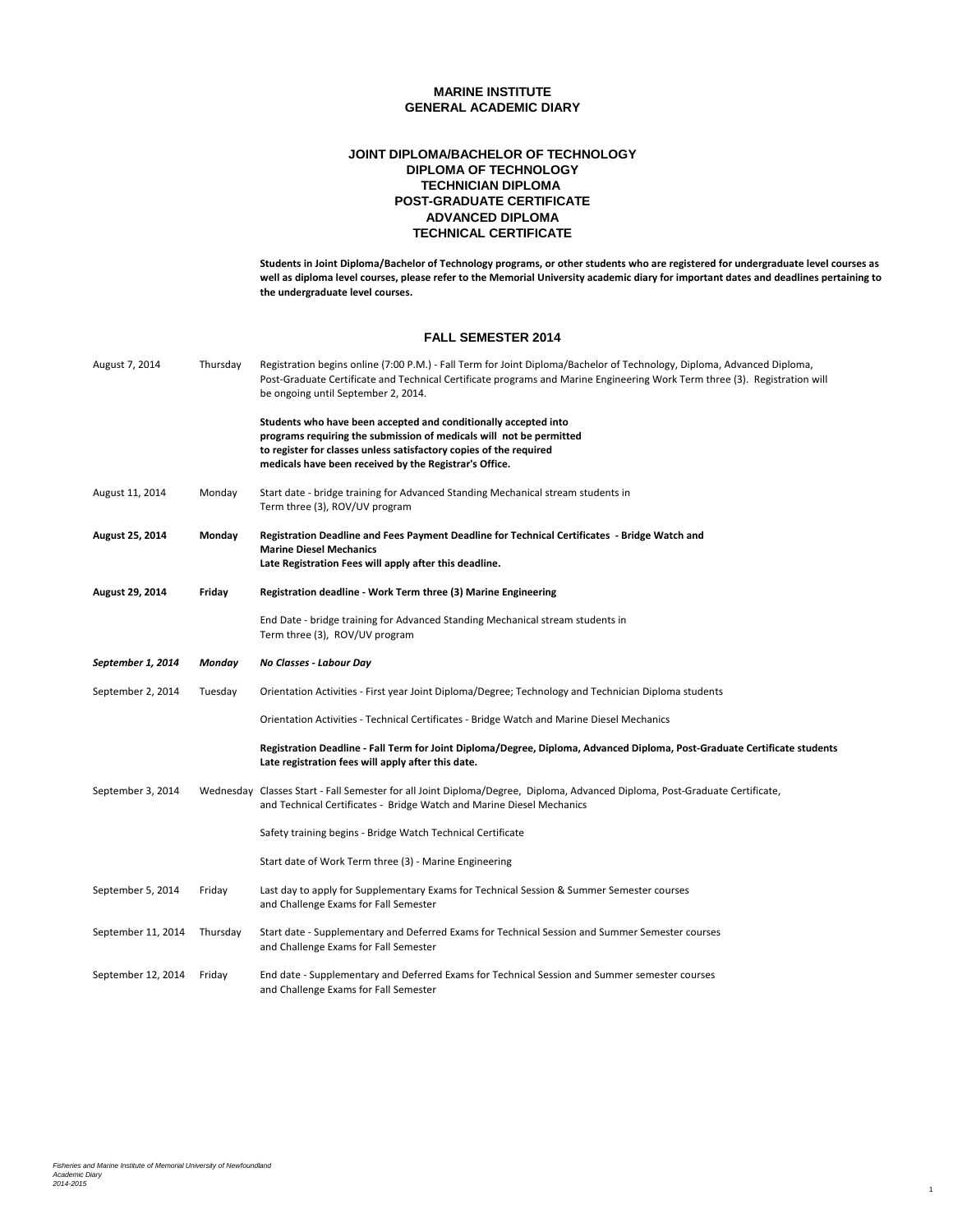## **POST-GRADUATE CERTIFICATE JOINT DIPLOMA/BACHELOR OF TECHNOLOGY DIPLOMA OF TECHNOLOGY TECHNICIAN DIPLOMA ADVANCED DIPLOMA TECHNICAL CERTIFICATE**

|                    |          | Students in Joint Diploma/Bachelor of Technology programs, or other students who are registered for undergraduate level courses as<br>well as diploma level courses, please refer to the Memorial University academic diary for important dates and deadlines pertaining to<br>the undergraduate level courses.                        |  |
|--------------------|----------|----------------------------------------------------------------------------------------------------------------------------------------------------------------------------------------------------------------------------------------------------------------------------------------------------------------------------------------|--|
| September 17, 2014 |          | Wednesday Last date for students to add courses in Joint Diploma/Degree, Diploma, Advanced Diploma, Post-Graduate<br>Certificate, and Technical Certificates - Bridge Watch, Marine Diesel Mechanics<br>programs for Fall 2014 semester.                                                                                               |  |
|                    |          | Fees Payment Deadline - Fall Term                                                                                                                                                                                                                                                                                                      |  |
|                    |          | Last day to opt out of health and/or dental insurance in the Fall semester                                                                                                                                                                                                                                                             |  |
|                    |          | Last date - students in Joint Diploma/Degree, Diploma, Advanced Diploma, Post Graduate Certificate<br>and Technical Certificate - Marine Diesel Mechanics to drop courses and receive a 100% refund of<br>tuition fees and student union fees for the Fall, 2014 Semester.<br>No student union fees will be refunded after this date.  |  |
| September 19, 2014 | Friday   | Last date - students in Joint Diploma/Degree, Diploma, and Technical Certificates - Bridge Watch<br>Marine Diesel Mechanics Programs to apply for Fall scholarships                                                                                                                                                                    |  |
| September 24, 2014 |          | Wednesday Last date - students in Joint Diploma/Degree, Diploma, Advanced Diploma, Post-Graduate Certificate, and Technical Certificate<br>Marine Diesel Mechanics Programs to drop courses and receive 50% refund of tuition fees for Fall Semester                                                                                   |  |
| September 26, 2014 | Friday   | Last date to Apply for Credit Transfers and Examination Re-reads for the 2013/2014 Technical<br>Session and Summer Semester                                                                                                                                                                                                            |  |
| October 1, 2014    |          | Wednesday Last date - students in Joint Diploma/Degree, Diploma, Advanced Diploma, Post-Graduate Certificate and Technical<br>Certificate Marine Diesel Mechanics to drop courses and receive a 25% refund of tuition fees for Fall Semester.<br>(No refunds will be granted to students in Fall Semester Programs after this date.)   |  |
|                    |          |                                                                                                                                                                                                                                                                                                                                        |  |
| October 13, 2014   | Monday   | No Classes - Thanksgiving Day, Fall Break Begins                                                                                                                                                                                                                                                                                       |  |
| October 15, 2014   |          | Wednesday Classes resume. Lectures will follow Monday's Schedule                                                                                                                                                                                                                                                                       |  |
| October 15, 2014   |          | Wednesday Last date - students in Joint Diploma/Degree, Diploma, Advanced Diploma, Post-Graduate Certificate, and Technical<br>Certificates - Bridge Watch and Marine Diesel Mechanics (except for first time students in the first term of<br>technology and technician diploma programs) to drop courses without academic prejudice. |  |
| October 16, 2014   | Thursday | Classes will follow Tuesday's schedule                                                                                                                                                                                                                                                                                                 |  |
| October 29, 2014   |          | Wednesday Last date - first time students in the first term of joint diploma/degree, technology and technician diploma<br>programs, to drop courses without academic prejudice.                                                                                                                                                        |  |
| November 11, 2014  | Tuesday  | No Classes - Remembrance Day Holiday                                                                                                                                                                                                                                                                                                   |  |
| November 14, 2014  | Friday   | <b>Classes follow Tuesday's Schedule</b>                                                                                                                                                                                                                                                                                               |  |
|                    |          | November 19, 2014    Wednesday Scholarship Presentations                                                                                                                                                                                                                                                                               |  |
| December 1, 2014   | Monday   | Registration begins for Joint Diploma/Degree, Diploma, Advanced Diploma, Post-Graduate Certificate,<br>and Technical Certificate students registering in the Winter 2015 Semester.                                                                                                                                                     |  |
| December 5, 2014   | Friday   | Classes end - Fall Semester for Joint Diploma/Degree, Diploma, Advanced Diploma, Post-Graduate Certificate,<br>and Technical Certificates - Bridge Watch and Marine Diesel Mechanics programs                                                                                                                                          |  |
| December 8, 2014   | Monday   | Exams begin - Students in Joint Diploma/Degree, Diploma, Advanced Diploma, Post-Graduate Certificate,                                                                                                                                                                                                                                  |  |
| December 12, 2014  | Friday   | and Technical Certificates - Bridge Watch and Marine Diesel Mechanics programs<br>Exams end - Students in Joint Diploma/Degree, Diploma, Advanced Diploma, Post-Graduate Certificate,<br>and Technical Certificates - Bridge Watch and Marine Diesel Mechanics programs                                                                |  |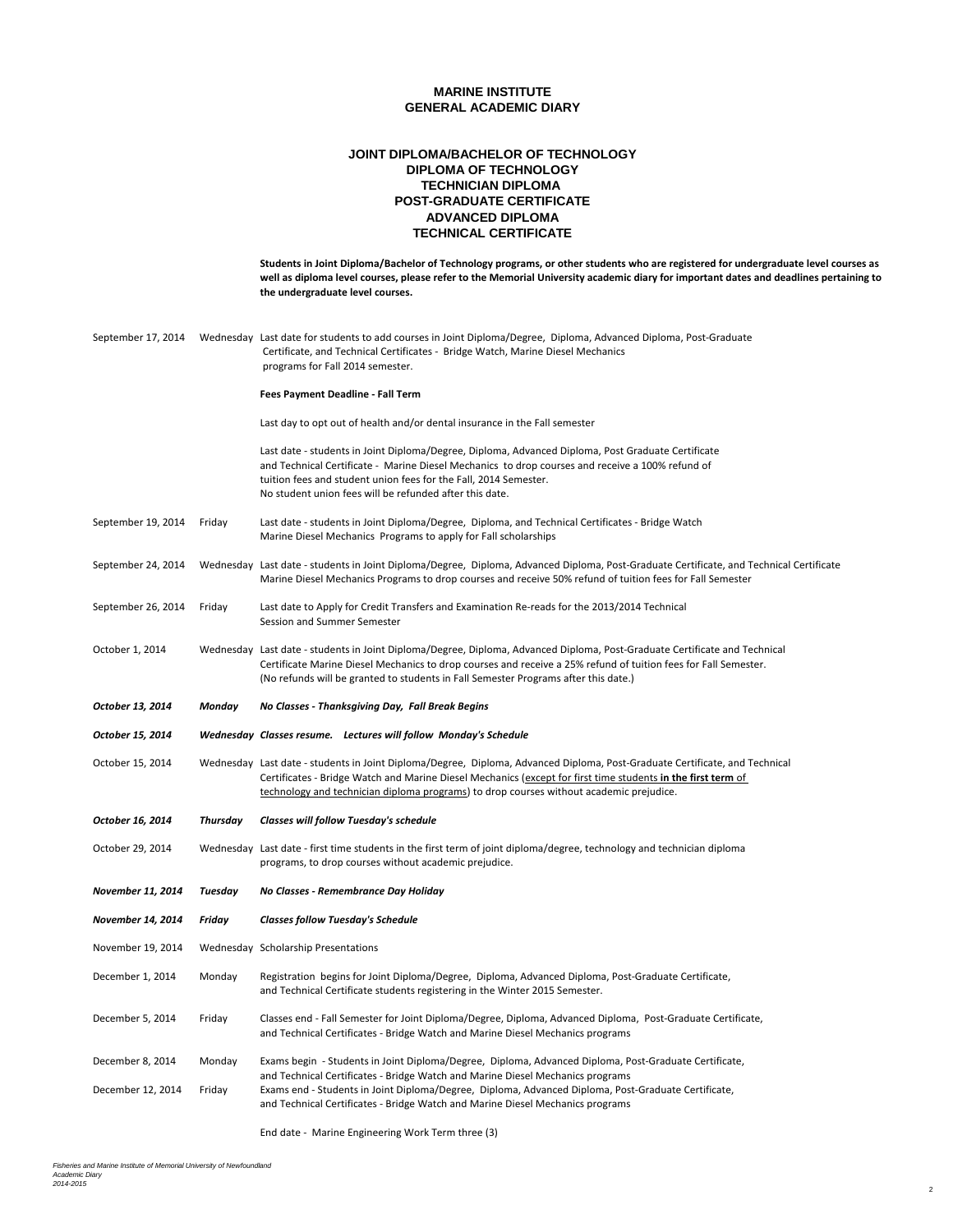## **POST-GRADUATE CERTIFICATE JOINT DIPLOMA/BACHELOR OF TECHNOLOGY DIPLOMA OF TECHNOLOGY TECHNICIAN DIPLOMA ADVANCED DIPLOMA TECHNICAL CERTIFICATE**

**Students in Joint Diploma/Bachelor of Technology programs, or other students who are registered for undergraduate level courses as well as diploma level courses, please refer to the Memorial University academic diary for important dates and deadlines pertaining to the undergraduate level courses.**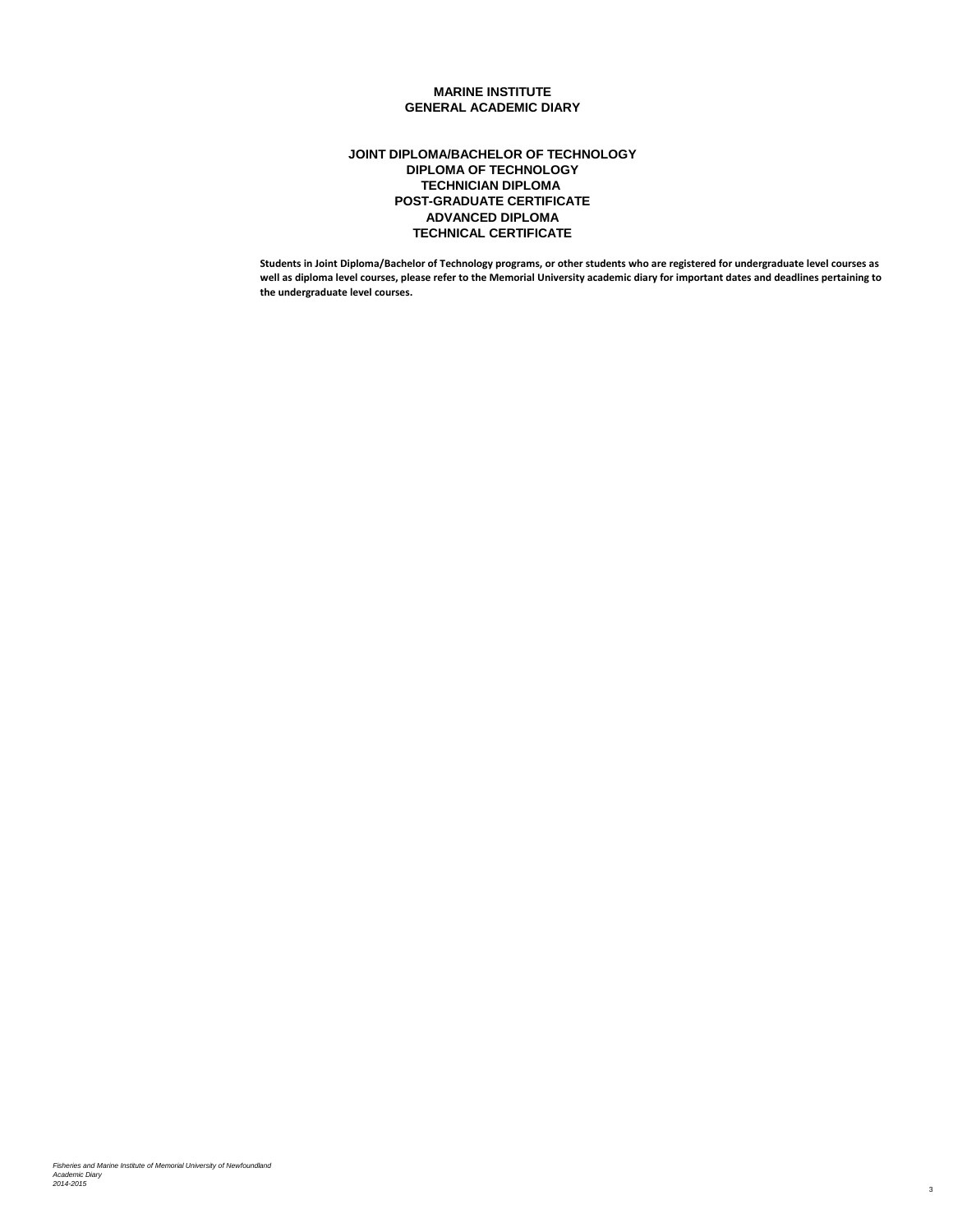## **POST-GRADUATE CERTIFICATE JOINT DIPLOMA/BACHELOR OF TECHNOLOGY DIPLOMA OF TECHNOLOGY TECHNICIAN DIPLOMA ADVANCED DIPLOMA TECHNICAL CERTIFICATE**

**Students in Joint Diploma/Bachelor of Technology programs, or other students who are registered for undergraduate level courses as well as diploma level courses, please refer to the Memorial University academic diary for important dates and deadlines pertaining to the undergraduate level courses.**

4

#### **WINTER SEMESTER 2015**

| January 2, 2015   | Friday   | Registration Deadline - Winter Term for Joint Diploma/Degree, Diploma, Advanced Diploma, Post-Graduate Certificate<br>and Technical Certificates - Bridge Watch and Marine Diesel Mechanics programs<br>Late Registration fees will apply after this date.                                                                               |  |
|-------------------|----------|------------------------------------------------------------------------------------------------------------------------------------------------------------------------------------------------------------------------------------------------------------------------------------------------------------------------------------------|--|
| January 5, 2015   | Monday   | Classes start - Joint Diploma/Degree, Diploma, Advanced Diploma, Post-Graduate Certificate, and Technical Certificate -<br>Bridge Watch and Marine Diesel Mechanics Programs                                                                                                                                                             |  |
|                   |          | Start date - Work Term two (2), Marine Engineering                                                                                                                                                                                                                                                                                       |  |
| January 5, 2015   | Monday   | Last day to apply for Supplementary Exams for Fall Semester courses<br>and Challenge Exams for Winter Semester                                                                                                                                                                                                                           |  |
| January 8, 2015   | Thursday | Supplementary, Deferred and Challenge Exams start                                                                                                                                                                                                                                                                                        |  |
| January 9, 2015   | Friday   | Supplementary, Deferred and Challenge Exams end                                                                                                                                                                                                                                                                                          |  |
| January 16, 2015  | Friday   | Last date - students in Joint Diploma/Degree, Diploma, Advanced Diploma, Post-Graduate Certificate and<br>Technical Certificate Marine Diesel Mechanics Programs to add courses for the Winter Semester                                                                                                                                  |  |
|                   |          | Fees Payment Deadline - Winter Term                                                                                                                                                                                                                                                                                                      |  |
|                   |          | Last date to opt out of health and/or dental insurance in the Winter Semester                                                                                                                                                                                                                                                            |  |
|                   |          | Last date - students in Joint Diploma/Degree, Diploma, Advanced Diploma, Post-Graduate Certificate, and<br>Technical Certificate Marine Diesel Mechanics Program to drop courses and receive a 100%<br>refund of tuition fees and student union fees for the Winter Semester.<br>No student union fees will be refunded after this date. |  |
|                   |          | Last date to apply for Scholarships for Winter Semester                                                                                                                                                                                                                                                                                  |  |
| January 23, 2015  | Friday   | Last date - students in Joint Diploma/Degree, Diploma, Advanced Diploma, Post-Graduate Certificate,<br>and Technical Certificate Marine Diesel Mechanics program to drop courses and receive a 50%<br>refund of tuition fees for the Winter Semester.                                                                                    |  |
|                   |          | Classes end - Bridge Watch Technical Certificate                                                                                                                                                                                                                                                                                         |  |
| January 26, 2015  | Monday   |                                                                                                                                                                                                                                                                                                                                          |  |
| January 30, 2015  | Friday   | Last date to apply for Examination Re-reads of Fall 2014 exams                                                                                                                                                                                                                                                                           |  |
|                   |          | Last date to apply for Credit Transfer                                                                                                                                                                                                                                                                                                   |  |
| January 30, 2015  | Friday   | Last day - students in Joint Diploma/Degree, Diploma, Advanced Diploma, Post-Graduate Certificate,<br>Technical Certificate Marine Diesel Mechanics Programs, to drop courses and receive a 25% refund of tuition fees.<br>(No refunds will be granted to students in Winter Semester Programs after this date).                         |  |
| February 2, 2015  | Monday   | Safety Training begins - Bridge Watch Technical Certificate                                                                                                                                                                                                                                                                              |  |
| February 13, 2015 | Friday   | Last date - students in Joint Diploma/Degree, Diploma, Advanced Diploma, Post-Graduate Certificate, and Technical Certificate<br>Marine Diesel Mechanics Programs, except for first time students in the first term of<br>Joint Diploma/Degree, Technology and Technician diploma programs, to drop courses without academic prejudice.  |  |
| February 27, 2015 | Friday   | Last date - first time students in the first term of Joint Diploma/Degree, Technology and Technician diploma programs,<br>to drop courses without academic prejudice.                                                                                                                                                                    |  |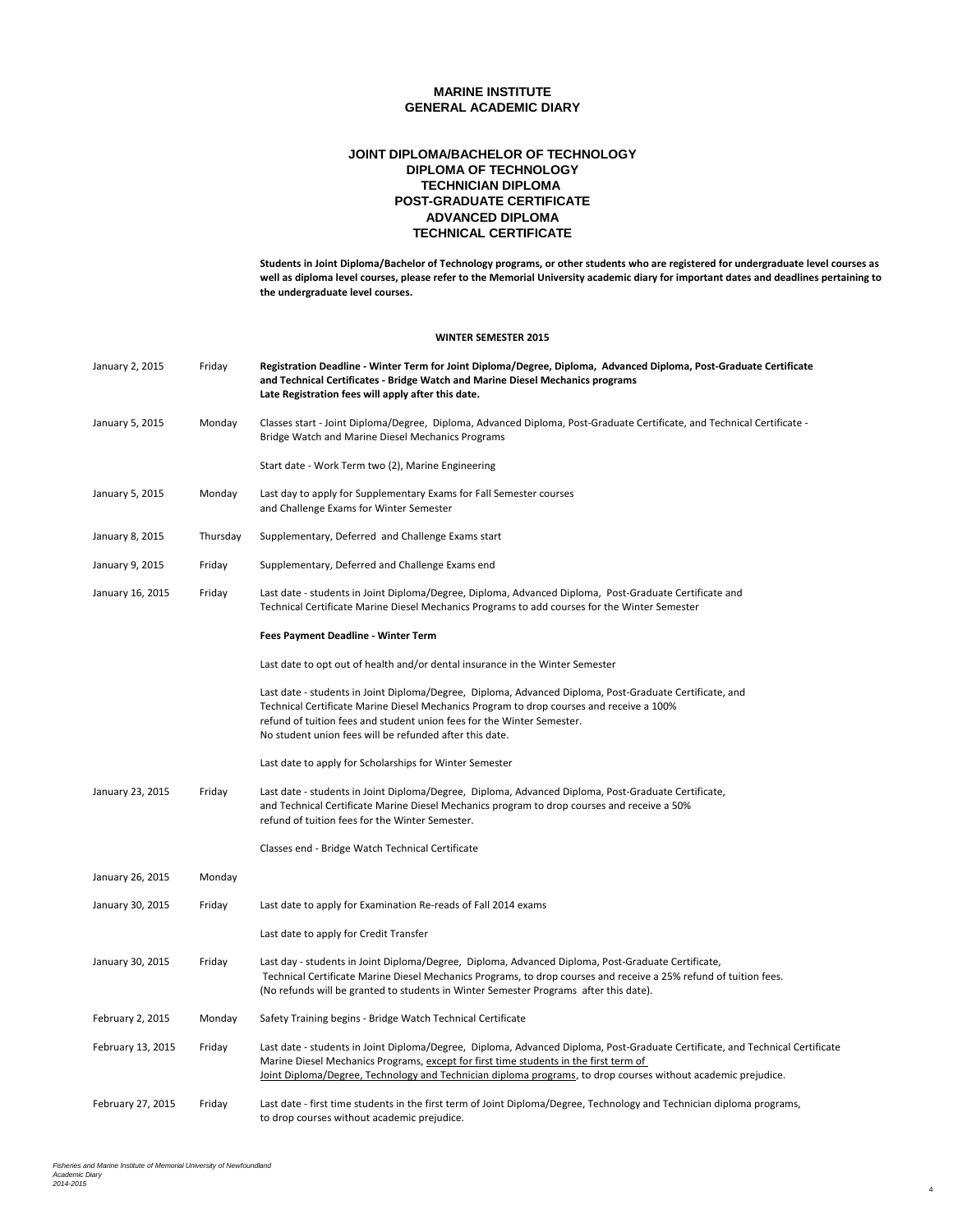## **POST-GRADUATE CERTIFICATE JOINT DIPLOMA/BACHELOR OF TECHNOLOGY DIPLOMA OF TECHNOLOGY TECHNICIAN DIPLOMA ADVANCED DIPLOMA TECHNICAL CERTIFICATE**

**Students in Joint Diploma/Bachelor of Technology programs, or other students who are registered for undergraduate level courses as well as diploma level courses, please refer to the Memorial University academic diary for important dates and deadlines pertaining to the undergraduate level courses.**

5

Safety Training ends - Bridge Watch Technical Certificate

| March 2, 2015  | Monday   | Work Term begins - Bridge Watch Technical Certificate                                                                                                                                                                                       |
|----------------|----------|---------------------------------------------------------------------------------------------------------------------------------------------------------------------------------------------------------------------------------------------|
| March 13, 2015 | Friday   | Last date to apply for Graduation in June, 2015                                                                                                                                                                                             |
| March 16, 2015 | Monday   | No Classes - Mid-March Holiday (St. Patrick's Day)                                                                                                                                                                                          |
| March 17, 2015 | Tuesday  | <b>Classes follow Monday's schedule</b>                                                                                                                                                                                                     |
| March 19, 2015 | Thursday | <b>Scholarship Presentations</b>                                                                                                                                                                                                            |
| April 1, 2015  |          | Wednesday Registration period begins for Joint Diploma/Degree, Diploma, Advanced Diploma and Technical Certificate<br>Marine Diesel Mechanics students registering in Technical Session, Summer Semester,<br>Safety Training and Work Terms |
| April 3, 2015  | Friday   | No Classes-Good Friday                                                                                                                                                                                                                      |
| April 6, 2015  | Monday   | No Classes-Easter Holiday                                                                                                                                                                                                                   |
| April 8, 2015  |          | Wednesday Classes Follow Friday's schedule                                                                                                                                                                                                  |
| April 8, 2015  |          | Wednesday Classes end - Winter Semester for Joint Diploma/Degree, Diploma, Advanced Diploma, Post-Graduate Certificate,<br>and Technical Certificate programs                                                                               |
| April 13,2015  | Monday   | Exams Begin - Winter term for Joint Diploma/Degree, Diploma, Advanced Diploma, Post-Graduate Certificate,<br>and Technical Certificate programs                                                                                             |
| April 17, 2015 | Friday   | Exams end - Winter term for Joint Diploma/Degree, Diploma, Advanced Diploma, Post-Graduate Certificate,<br>and Technical Certificate programs                                                                                               |
|                |          | Registration deadline - Technical Session, Summer Semester and Safety Training for<br>Joint Diploma/Degree, Diploma, Advanced Diploma and Technical Certificate Marine Diesel Mechanics programs                                            |
|                |          | Registration deadline - Work Terms for Diploma, Advanced Diploma and Technical Certificate programs                                                                                                                                         |
|                |          | Late registration fees apply after this deadline                                                                                                                                                                                            |
|                |          | End date - Work Term two (2) - Marine Engineering                                                                                                                                                                                           |
|                |          | Last date to add courses for Technical Sessions                                                                                                                                                                                             |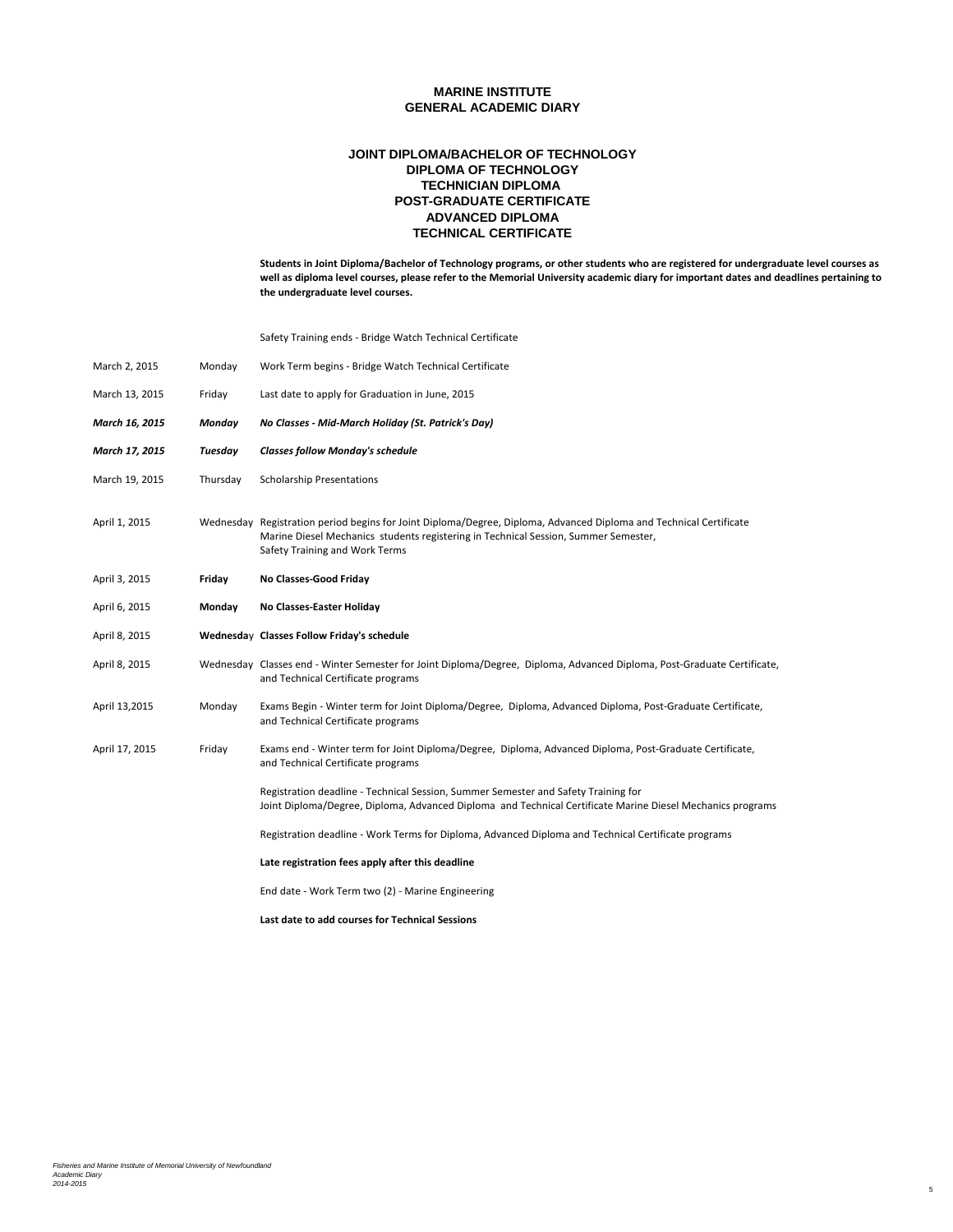## **POST-GRADUATE CERTIFICATE JOINT DIPLOMA/BACHELOR OF TECHNOLOGY DIPLOMA OF TECHNOLOGY TECHNICIAN DIPLOMA ADVANCED DIPLOMA TECHNICAL CERTIFICATE**

**Students in Joint Diploma/Bachelor of Technology programs, or other students who are registered for undergraduate level courses as well as diploma level courses, please refer to the Memorial University academic diary for important dates and deadlines pertaining to the undergraduate level courses.**

#### **TECHNICAL SESSION AND SUMMER SEMESTER 2015**

**Please refer to the Student Fees Refund Policy in the Fees and Financial Information Section of the Marine Institute Academic Calendar, for the drop/refund deadlines for Technical Session courses relative to the various start dates for Technical Sessions.**

| April 20, 2015 | Monday   | Start date - Technical Session three (3) - Nautical Science                                                                                                                                                                  |
|----------------|----------|------------------------------------------------------------------------------------------------------------------------------------------------------------------------------------------------------------------------------|
|                |          | Start date - Safety Training for Marine Diesel Mechanics                                                                                                                                                                     |
|                |          | Start date - FDTE 2118 (Canned Foods and Thermal Processing) - Advanced Diploma in Food Safety and<br>Joint Diploma /Degree (Food Technology)                                                                                |
|                |          | Start date - AQUA 4114 (Rope Work and Net Mending), SFTY 2102 (MED A3),<br>SFTY 1101 (Standard First Aid) and Boat Handling - Advanced Diploma in Sustainable Aquaculture program.                                           |
| April 23, 2015 | Thursday | End date - FDTE 2118 (Canned Foods and Thermal Processing) - Advanced Diploma in Food Safety and<br>Joint Diploma/Degree (Food Technology)                                                                                   |
|                |          | End of Winter Semester - Advanced Diploma in Food Safety                                                                                                                                                                     |
| April 27, 2015 | Monday   | Start Date - Work Term two (2) for Marine Environmental                                                                                                                                                                      |
|                |          | Start Date - Work Term one (1) - Joint Diploma/Degree Food Technology                                                                                                                                                        |
| April 28, 2015 | Tuesday  | Start date of Technical Session for students in Joint Diploma/Degree, Diploma Programs (other than<br>those which started April 20th) and the Advanced Diplomas in Water Quality and Integrated Coastal and Ocean Management |
|                |          | Start date - Summer Term - Marine Engineering Term six (6)                                                                                                                                                                   |
|                |          | Start date - Safety Training for Advanced Marine Engineering                                                                                                                                                                 |
|                |          | Start date - FDTE 3102, FDTE 3104, FDTE 3118 - Joint Diploma/ Degree (Food Technology)                                                                                                                                       |
| April 29, 2015 |          | Wednesday Last date to apply for Supplementary and Deferred exams for Winter Semester courses and<br>Challenge Exams for Technical Session                                                                                   |
| May 4, 2015    | Monday   | Start of Work Term - Advanced Diploma in Food Safety                                                                                                                                                                         |
| May 5, 2015    | Tuesday  | End date - AQUA 4114 (Rope Work and Net Mending), SFTY 2102 (Med A3),<br>SFTY 1101 (Standard First Aid) and Boat Handling - Advanced Diploma in Sustainable Aquaculture                                                      |
|                |          | End of Winter Semester - Advanced Diploma in Sustainable Aquaculture                                                                                                                                                         |
|                |          |                                                                                                                                                                                                                              |
| May 7, 2015    | Thursday | Supplementary, Deferred and Challenge Examinations begin                                                                                                                                                                     |
|                |          | End date - FDTE 3102, FDTE 3104, FDTE 3118 - Joint Diploma/ Degree (Food Technology)                                                                                                                                         |
|                |          | End of Technical Session 1 - Joint Diploma/ Degree (Food Technology)                                                                                                                                                         |
| May 8, 2015    | Friday   | End Date - Work Term - Bridge Watch Technical Certificate                                                                                                                                                                    |
|                |          | Supplementary, Deferred and Challenge Examinations end                                                                                                                                                                       |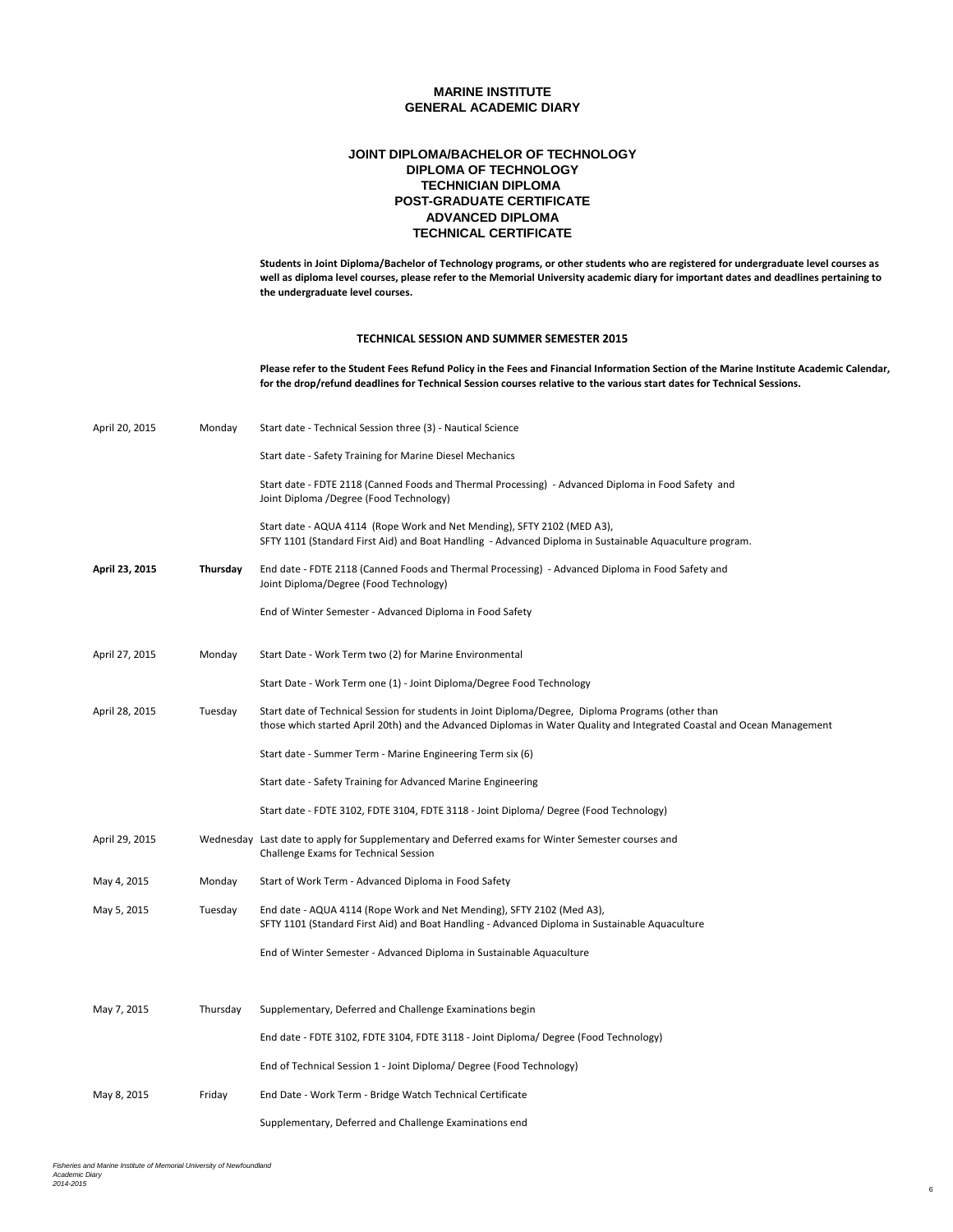## **POST-GRADUATE CERTIFICATE JOINT DIPLOMA/BACHELOR OF TECHNOLOGY DIPLOMA OF TECHNOLOGY TECHNICIAN DIPLOMA ADVANCED DIPLOMA TECHNICAL CERTIFICATE**

**Students in Joint Diploma/Bachelor of Technology programs, or other students who are registered for undergraduate level courses as well as diploma level courses, please refer to the Memorial University academic diary for important dates and deadlines pertaining to the undergraduate level courses.**

| May 12, 2015  | Tuesday  | Last date to add courses for Summer Term - Marine Engineering Term six (6)                                                                                                                                               |  |
|---------------|----------|--------------------------------------------------------------------------------------------------------------------------------------------------------------------------------------------------------------------------|--|
| May 12, 2015  | Tuesday  | Last date - students in Diploma programs to drop courses and receive a 100% refund of<br>tuition fees and student union fees for the Summer 2015 Semester. No student union fees will be<br>refunded after this date.    |  |
| May 18, 2015  | Monday   | No Classes-Commonwealth Day                                                                                                                                                                                              |  |
| May 19, 2015  | Monday   | Start Date - Work Term two (2) - Joint Diploma/Degree (Food Technology); Advanced Diploma in Sustainable Aquaculture                                                                                                     |  |
| May 19, 2015  | Tuesday  | Last date - students in Diploma programs to drop courses and<br>receive a 50% refund of tuition fees for the Summer 2015 Semester.                                                                                       |  |
| May 21, 2015  | Thursday | <b>Classes follow Monday's schedule</b>                                                                                                                                                                                  |  |
| May 26, 2015  | Tuesday  | Last date to apply for Credit Transfer                                                                                                                                                                                   |  |
|               |          | Last date to apply for Examination Re-reads of Winter 2015 exams                                                                                                                                                         |  |
|               |          | Last day - students in Diploma Programs to drop courses and<br>receive 25% refund of tuition fees for the Summer 2015 Semester.<br>(No refunds will be granted to students in Summer Semester Programs after this date). |  |
| May 29, 2015  | Friday   | End date - Technical Sessions one (1), two (2) and three (3) - Naval Architecture                                                                                                                                        |  |
|               |          | End date - Technical Sessions one (1), two (2) and three (3) - Marine Engineering Systems Design                                                                                                                         |  |
|               |          | End Date - Technical Sessions one (1), two (2) and three (3) - Ocean Instrumentation                                                                                                                                     |  |
|               |          | End date - Technical Sessions one (1), two (2) and three (3) - Ocean Mapping                                                                                                                                             |  |
|               |          | End Date - Technical Session one (1) - ROV/UV                                                                                                                                                                            |  |
|               |          | End Date - Safety Training for Advanced Marine Engineering                                                                                                                                                               |  |
| June 2, 2015  | Tuesday  | End Date - Technical Session two (2) - Marine Environmental Technology                                                                                                                                                   |  |
| June 5, 2015  | Friday   | End Date - Technical Session two (2) - ROV/UV programs                                                                                                                                                                   |  |
|               |          | End date - Technical Session Advanced Diploma in Water Quality and                                                                                                                                                       |  |
|               |          | Advanced Diploma in Integrated Coastal and Ocean Management                                                                                                                                                              |  |
|               |          | End date - Work Term two (2) - Marine Environmental Technology                                                                                                                                                           |  |
|               |          | Safety Training Ends - Marine Diesel Mechanics                                                                                                                                                                           |  |
| June 8, 2015  | Monday   | Start date Work Term - Ocean Instrumentation and Ocean Mapping programs                                                                                                                                                  |  |
| June 9, 2015  | Tuesday  | Last date - students in Diploma Programs to drop courses in the Summer Semester without academic prejudice                                                                                                               |  |
| June 12, 2015 | Friday   | End date - Technical Session three (3) - Nautical Science                                                                                                                                                                |  |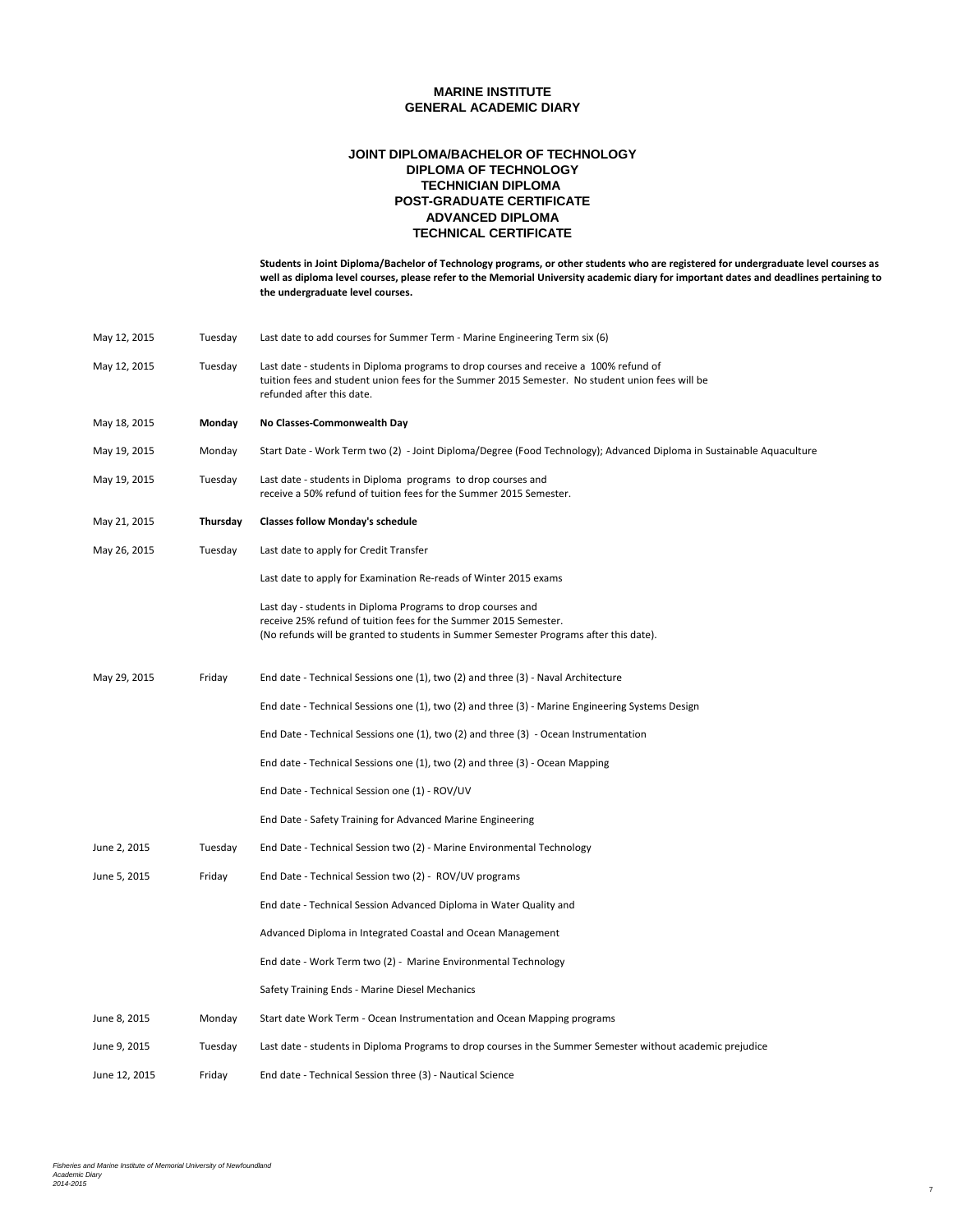## **POST-GRADUATE CERTIFICATE JOINT DIPLOMA/BACHELOR OF TECHNOLOGY DIPLOMA OF TECHNOLOGY TECHNICIAN DIPLOMA ADVANCED DIPLOMA TECHNICAL CERTIFICATE**

**Students in Joint Diploma/Bachelor of Technology programs, or other students who are registered for undergraduate level courses as well as diploma level courses, please refer to the Memorial University academic diary for important dates and deadlines pertaining to the undergraduate level courses.**

| June 15, 2015        | Monday   | Start date - Work Term - Technical Certificate Marine Diesel Mechanics                                                                                         |
|----------------------|----------|----------------------------------------------------------------------------------------------------------------------------------------------------------------|
|                      |          | Start Date - Work Term - ROV/UV                                                                                                                                |
|                      |          | Start date - Work Term - Advanced Diploma in Water Quality, Advanced Diploma in Integrated<br>Coastal and Ocean Management; Marine Environmental (Work Term 1) |
| June 16, 2015        | Tuesday  | End date - Technical Sessions one (1) - Marine Environmental Technology                                                                                        |
| June 19, 2015        | Friday   | End date - Technical Session one (1) and two (2) - Nautical Science                                                                                            |
|                      |          | End date - Technical Session one (1) and two (2) - Marine Engineering Technology                                                                               |
| June 19, 2015        | Friday   | <b>Graduation</b>                                                                                                                                              |
| June 22, 2015        | Monday   | No Classes-Discovery Day                                                                                                                                       |
| June 25, 2015        | Thursday | Start date - Sea Phase one (1) and two (2) Nautical Science                                                                                                    |
|                      |          | Start date - Work Term one (1) Marine Engineering Technology                                                                                                   |
| <b>June 26, 2015</b> | Friday   | <b>Classes Follow Monday's Schedule</b>                                                                                                                        |
| July 1, 2015         |          | Wednesday No Classes - Memorial Day/Canada Day Holiday                                                                                                         |
| July 13, 2015        | Monday   | No Classes - Mid-July Holiday (tentative)                                                                                                                      |
| July 14, 2015        | Tuesday  | <b>Classes follow Monday's schedule</b>                                                                                                                        |
| July 31, 2015        | Friday   | Classes End Summer Semester Marine Engineering Term six (6)                                                                                                    |
| August 3, 2015       | Monday   | Exams Begin - Marine Engineering Term six (6)                                                                                                                  |
| August 5, 2015       |          | Wednesday No Classes-Regatta (Civic) Day                                                                                                                       |
| August 7, 2015       | Friday   | Exams End - Marine Engineering Term six (6)                                                                                                                    |
| August 10, 2015      | Monday   | Safety Courses Begin - Marine Engineering Term six (6)                                                                                                         |